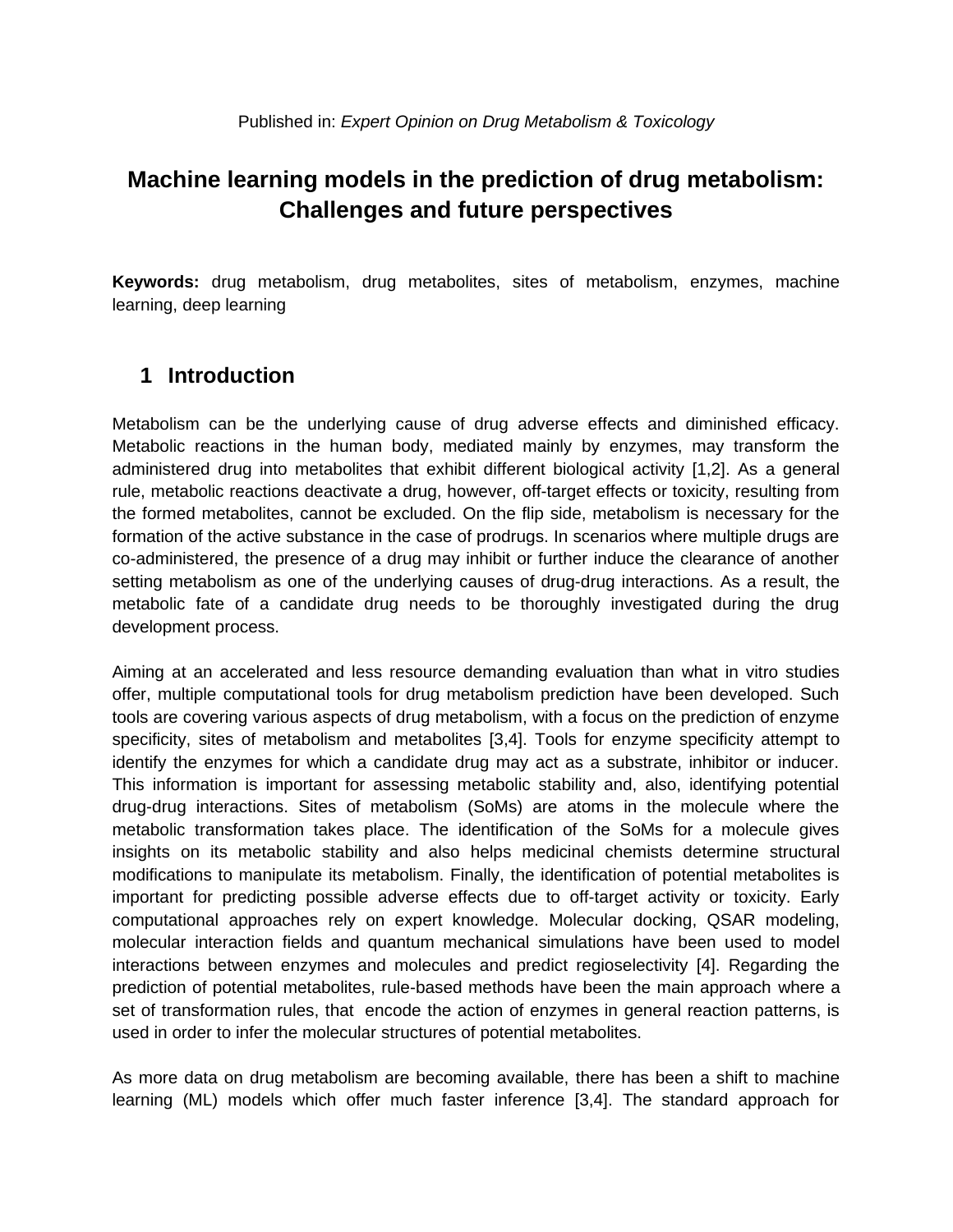predicting enzyme specificity is to apply a classifier on a vector representation of the molecule for distinguishing between binders and non-binders. Molecular fingerprints as well as other molecular descriptors, indicating physicochemical and structural properties, are widely used for obtaining vector representations for chemical molecules. ML classification models such as Support Vector Machines and Random Forests, as well as shallow Neural Networks have been the main choices. The classifiers are enzyme-specific, that is, each classifier is trained to predict interactions for a specific enzyme. A similar approach is followed for predicting SoMs where the descriptors contain atom-level attributes, and the classifier predicts the probability for a given atom to be a SoM for a specific enzyme. Regarding the prediction of metabolites, ML models have been used alongside the rule-based methods in order to reduce false positives filtering out unlikely predictions. These models are used to either predict substrate specificity or SoMs prior to the application of the transformation rules.

## **2 Expert Opinion**

In the following, we are discussing the challenges and current trends in the development of ML models for the prediction of drug metabolism and we are giving directions for future developments.

**2.1 Extending enzyme coverage:** Existing tools are focused on the CYP450 enzyme family which is known to metabolize the big majority of existing drugs in phase I metabolism [4]. There is increasing interest though, for extending coverage to phase II enzymes and, also, other metabolic reactions, including gut microbiome metabolism, as complications may arise from various enzymes [2]. Especially as the repertoire of therapeutic agents is expanding from small molecules to biologics an extended enzyme coverage is deemed crucial [5]. However, the current approach of developing enzyme-specific models cannot be applied to enzymes with limited experimental data, that is, for the majority of human enzymes. Therefore, extending enzyme coverage calls for a steer from enzyme-specific models. Training a single model on data from multiple enzymes could not only facilitate predictions for enzymes with limited experimental data but also allow the model to identify shared reactivity patterns between enzymes or enzyme promisquity patterns. The most recent ML approaches for metabolite prediction are indeed trained on data covering human metabolism in its entirety including metabolism of endogenous compounds [6,7].

**2.2 Leveraging Deep Learning:** Existing ML approaches for drug metabolism prediction are mainly based on shallow ML models and mostly classification models for distinguishing enzyme binders from non-binders, and SoMs from non-SoMs. In these approaches, the selection of the molecule or atom level descriptors seems to be especially critical for the performance of the models and possibly even more critical than the model architecture. On the other hand, deep learning (DL) models can directly operate on structured and semi-structured data, including molecules represented either as molecular graphs or as SMILES sequences, and they are intended to learn task-specific representations. More importantly though, DL models have greater expressiveness as they can facilitate prediction tasks that call for methods that can output molecular structures on top of the standard classification and regression tasks. Graph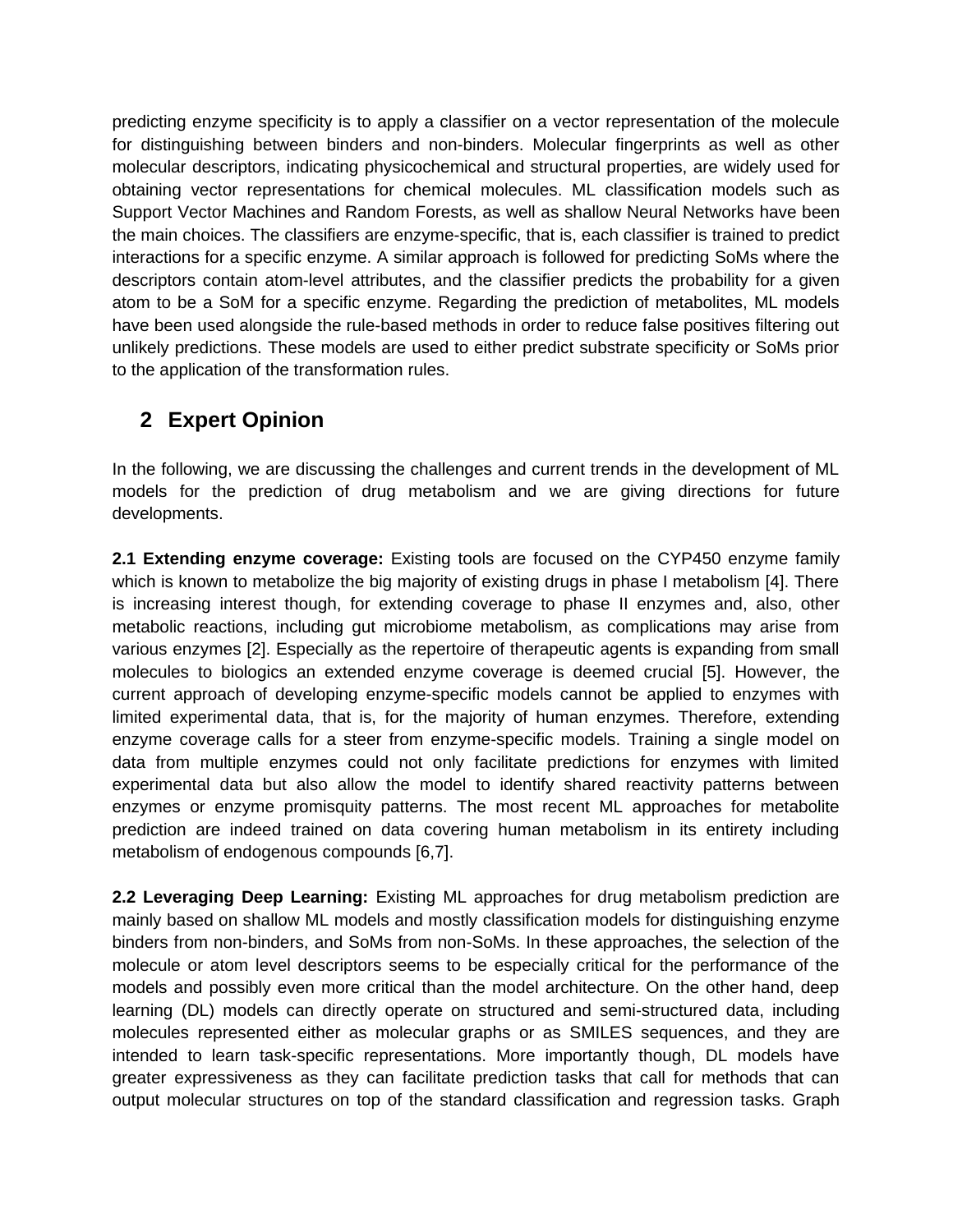Convolutional Neural Networks have attracted a lot of attention, within the field of chemoinformatics, for learning molecule or atom level descriptors while language models have been a suitable choice for outputting molecules or even generating de-novo molecules using line notations such as SMILES [8, 9,10,15]. Although there is controversy on whether the learnt representations can actually offer an advantage [8], the ability to obtain descriptors that are optimized for a given prediction task is certainly appealing while the generation of molecules through language models opens the horizon for more complicated prediction tasks. Indeed, DL models have been applied on general chemical reactions with great success on various prediction tasks such as reaction outcome, reaction conditions, reaction center, reaction atom mapping [10,9,11,12]. The impetus behind these advancements has been the availability of massive datasets on chemical reactions which are challenging to obtain in the metabolism realm. DL though could be the response to the deviation from enzyme-specific models and facilitate greater enzyme coverage [6,7].

**2.3 Dealing with small datasets:** It turns out that the lack of large datasets is not prohibitive to the application of DL architectures on drug metabolism prediction. Various techniques are being developed from the ML community to tackle the exact same problem including transfer learning, few-shot learning as well as more traditional techniques such as ensembling. In particular, transfer learning seems an intuitive choice since metabolic reactions are a subset of all possible chemical reactions for which massive datasets are available and various applications have been already explored with promising results. Indeed, recent studies have demonstrated that a DL model, pre-trained on general chemical reactions, can be further tuned on metabolic data for predicting the outcome of metabolic reactions or even drug metabolites [13, 6]. Similarly, the tasks of SoMs and enzyme substrate prediction could also benefit from transfer learning starting from tasks such as reaction center or atom mapping prediction, and reaction condition prediction, respectively.

**2.4 Introducing explainability: Existing** ML-based approaches fail to give insights on how or why a prediction is made as opposed to the traditional knowledge-based computational tools which offer more transparency. This often averts medicinal chemists from using black-box models. Besides boosting confidence on the model predictions, explainability can additionally provide the user with actionable information. For example, Graph Convolutional Neural Networks may offer insights on how a molecule interacts with an enzyme as opposed to simply classifying a molecule as a substrate or non-substrate [14]. Similarly, the internal mechanisms of language models may reveal valuable information such as the reaction mechanism on top of predicting the reaction outcome [12].

**2.5 Other data-related challenges:** An additional challenge, besides the size of the available datasets, is incomplete information or inconsistencies across different sources. Regarding the first case, a major problem is the lack of negative training instances with regards to enzyme interactions. Lack of information for specific enzymes may mean that there is no interaction or that the interaction has not been studied. For the task of predicting SoMs, there is the additional problem of inconsistent labeling of SoMs across different sources due to different definitions. Inconsistencies regard the metabolites structures as well with some sources having more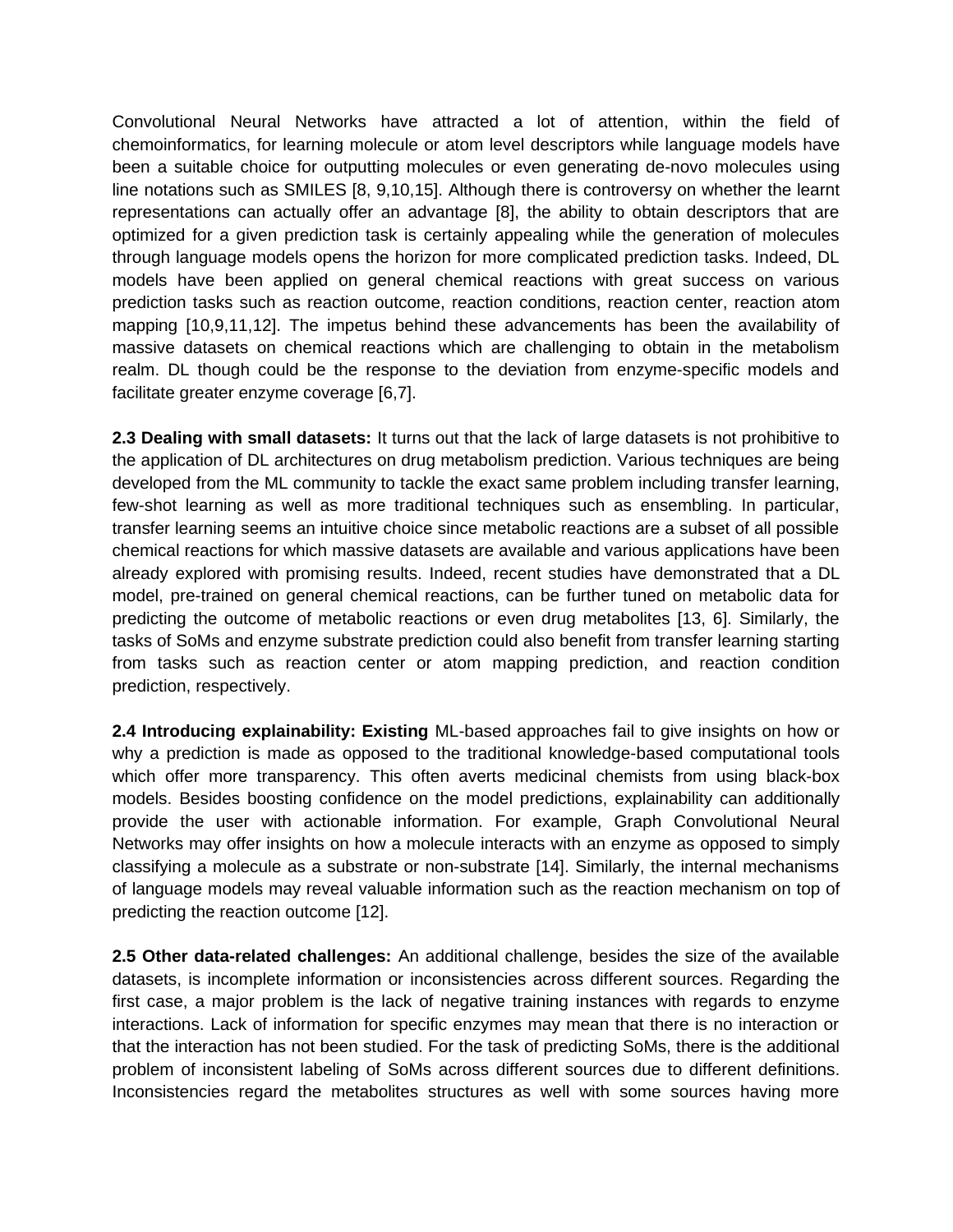extensive lists of metabolites than others while often the primary metabolites are not distinguished from the secondary. All these issues hamper not only the development of ML models for drug metabolism prediction but also the evaluation of the methods and comparative assessment. Besides improving the data collection processes, ML models as well as model evaluation should also account for such uncertainties.

**2.6 Integrating drug metabolism prediction models in the drug design pipeline:** ML models offer fast inference and therefore open up the possibility of integrating metabolic studies in the early stages of drug development. Combined with ML models that perform complementary evaluations, such as prediction of biological activity or toxicity of the predicted metabolites, they can reveal complications that may arise in the later stages enabling a more efficient pipeline. Taking one step further, ML models for drug metabolism prediction can serve a fully automated drug development pipeline where target-specific molecules are generated using generative models and ranked using a set of ML models that evaluate different criteria, including metabolic stability and safety of metabolites [15].

## **References:**

- 1 Croom E. Metabolism of xenobiotics of human environments. Progr Mol Biol Transl Sci., 2012; 112:31–88.
- 2 Testa B., Pedretti A., and Vistoli G. Reactions and enzymes in the metabolism of drugs and other xenobiotics. Drug Discov Today, 2012;17(11):549–560.
- 3 Kazmi S.R., Jun R., Yu M.S., Jung C., Na D. In silico approaches and tools for the prediction of drug metabolism and fate: A review. Comput. Biol. Med., 2019;106:54–64.
- 4 Tyzack J.D. Kirchmair J. Computational methods and tools to predict cytochrome P450 metabolism for drug discovery. Chem Biol Drug Des., 2019;4:377–386.
- 5 Hamuro L.L. Kishnani N.S. Metabolism of biologics: biotherapeutic proteins. Bioanalysis, 2012;4(2):189–195.
- 6 Litsa E.E., Das P., Kavraki L.E. Prediction of drug metabolites using neural machine translation. Chem. Sci., 2020;11:12777–12788.
- 7 Wang D., Liu W., Shen Z., Jiang L., Wang J., Li S., Li H. Deep learning based drug metabolites prediction. Front. Pharmacol., 2020;10:1586.
- 8 Jiang D., Wu Z., Hsieh C.-Y., Chen G., Liao B., Wang Z., Shen C., Cao D., Wu J., Hou T. Could graph neural networks learn better molecular representation for drug discovery? A comparison study of descriptor-based and graph-based models. J. Cheminform., 2021;13.
- 9 Schwaller P., Laino T., Gaudin T., Bolgar P., Hunter C.A., Bekas C., Lee A.A.. Molecular transformer: A model for uncertainty-calibrated chemical reaction prediction. ACS Cent. Sci., 2019;5(9):1572–1583.